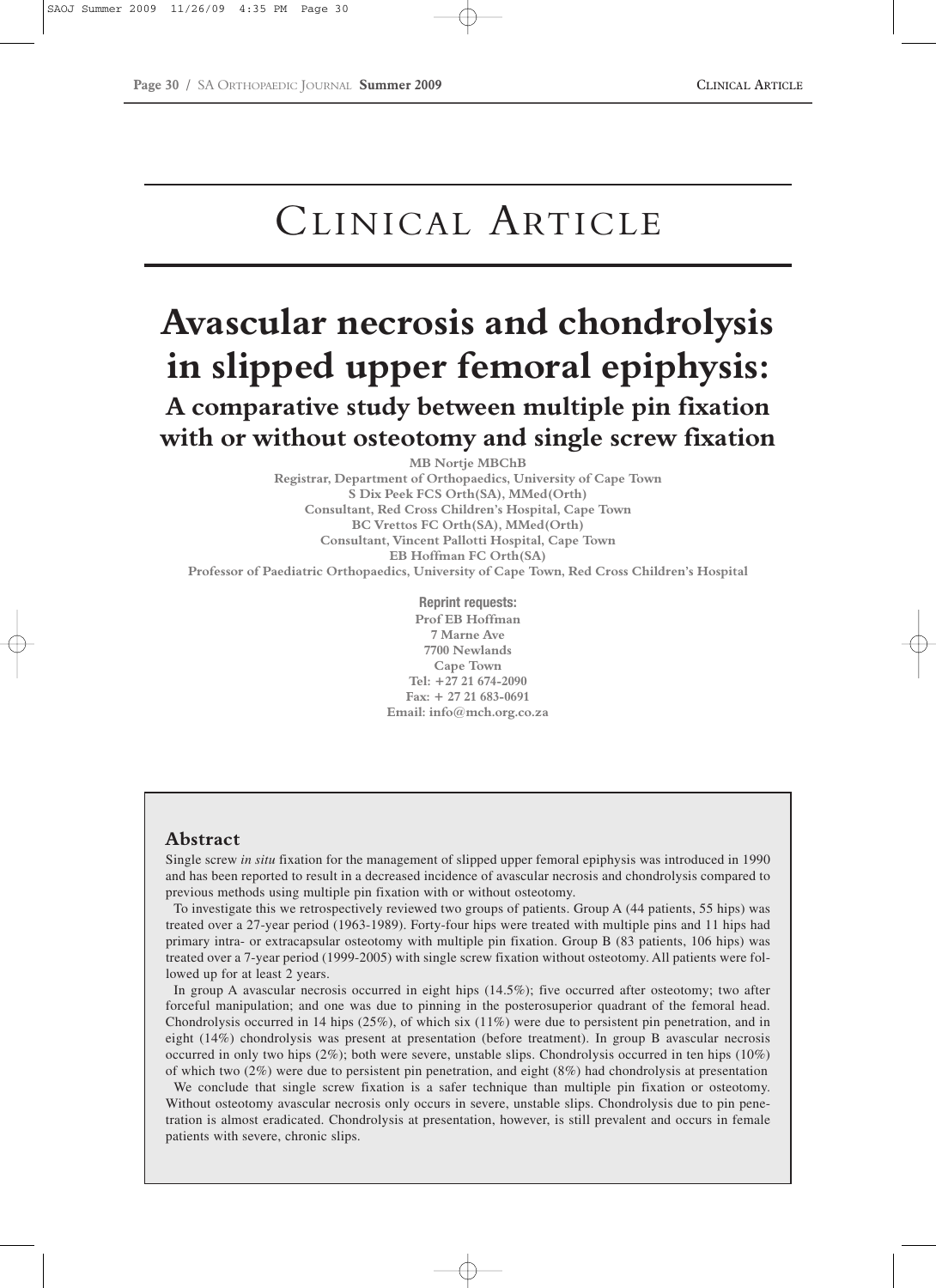## **Introduction**

Slipped upper femoral epiphysis (SUFE) is notorious for its two main complications, namely avascular necrosis (AVN) of the femoral head and chondrolysis. Prior to 1990 the mainstay of treatment was multiple pin fixation with or without intra- or extracapsular osteotomy. In 1990 Morrissy<sup>1</sup> introduced single screw fixation and in 1992 Ward *et al*<sup>2</sup> showed a decreased incidence of avascular necrosis and chondrolysis with this method. This was later confirmed by other authors.<sup>3,4</sup>

Before 1993 AVN was thought to be due to osteotomy,<sup>5</sup> forceful manipulation<sup>6</sup> or pinning in the posterosuperior quadrant of the head interrupting the lateral epiphyseal end artery.7 In 1993 Loder *et al* looked at 55 patients with SUFE and reclassified them as either stable or unstable.<sup>8</sup> Slips were considered unstable if the patient could not walk even with the aid of crutches. Patients with chronic duration slips were all stable; unstable slips were only found in acute (45%) and acute-on-chronic (76%) slips. Avascular necrosis only developed in unstable slips with an incidence of 47%.

In recent years there has been a revival of femoral neck osteotomy (with or without dislocating the hip) in moderate and severe degree slips to prevent femoroacetabular impingement.<sup>9</sup>

In 1980 Walters and Simon<sup>10</sup> showed that a pin may penetrate the joint even though it appears to be in the femoral head on antero-posterior and lateral radiographs. This persistent pin penetration can cause chondrolysis. With single screw fixation perpendicular to the growth plate and in the middle of the femoral head, persistent joint penetration should be avoided. Chondrolysis apparent at presentation, i.e. before treatment, however remains an enigma. Although most authors report a higher incidence in female patients with severe, chronic slips, $11,12$  the aetiology of chondrolysis remains controversial. Some authors13,14 propose a mechanical (decreased movement with lack of cartilage nutrition) and others an autoimmune aetiology.<sup>15</sup>

The aim of our retrospective study was to compare the incidence of avascular necrosis and chondrolysis in two groups of patients. One group was treated with multiple pin fixation with or without osteotomy, and the other group with single screw fixation and no osteotomy. We also assessed the incidence of AVN in relation to osteotomy in the first group and to instability and severity of slip in the second group. Chondrolysis in the first group was previously reported16 but, in an attempt to shed further light on chondrolysis at presentation, both groups were analysed.

**Although most authors report a higher incidence in female patients with severe, chronic slips, the aetiology of chondrolysis remains controversial**

## **Patients and methods**

Two groups were retrospectively reviewed. Group A (44 patients, 55 hips) was treated with multiple pin fixation with or without an osteotomy over the 27-year period from 1963 to 1989. Group B (83 patients, 106 hips) was treated over the 7-year period from 1999 to 2005, all with single screw fixation. The reason for the increased numbers in the second group was due to a consolidation of the paediatric orthopaedic services in the region in the mid-1990s.

Demographically the patient's age, sex, weight and bilateral involvement were noted. The patient was regarded as obese if the weight was above the  $90<sup>th</sup>$  centile for age.

The duration of slip was acute if symptoms and signs were present for less than three weeks, and chronic if for three weeks or longer. In an acute-on-chronic (a-on-c) slip the symptoms (usually mild) had a duration of longer than three weeks with an acute exacerbation. Stability was classified according to Loder.8 The slip was unstable if the patient had such severe pain that they could not walk even with crutches.

Radiographs were anteroposterior and frog lateral of the pelvis. If the slip was unstable or too painful to do a frog lateral, a rollover lateral (Judet) view was done. Slip severity was measured on the lateral radiograph (frog or rollover lateral). We used a combination of the Wilson<sup>17</sup> percentage slip method (*Figure 1*): mild <30%, moderate  $= 30-50\%$  and severe  $>50\%$ ; and the Southwick<sup>18</sup> head shaft angle method (*Figures 2A and B*): mild <30°, moderate =  $30^{\circ}$ -60°, severe >60°.

In group A the hips were pinned with Knowles pins via open surgery. Eleven hips had osteotomies at presentation for severe slips: six were intracapsular  $(Dunn)$ ,<sup>19</sup> and five extracapsular (Southwick). In group B fixation was with a Richards 8 mm cannulated screw with a hexagonal head for easy removal (Smith & Nephew Richards Medical, Memphis, Tennessee).<sup>20</sup>



**Figure 1: Frog lateral radiograph of the right hip of a 14-year-old male with a mild, chronic slip of 14% as measured by the Wilson method**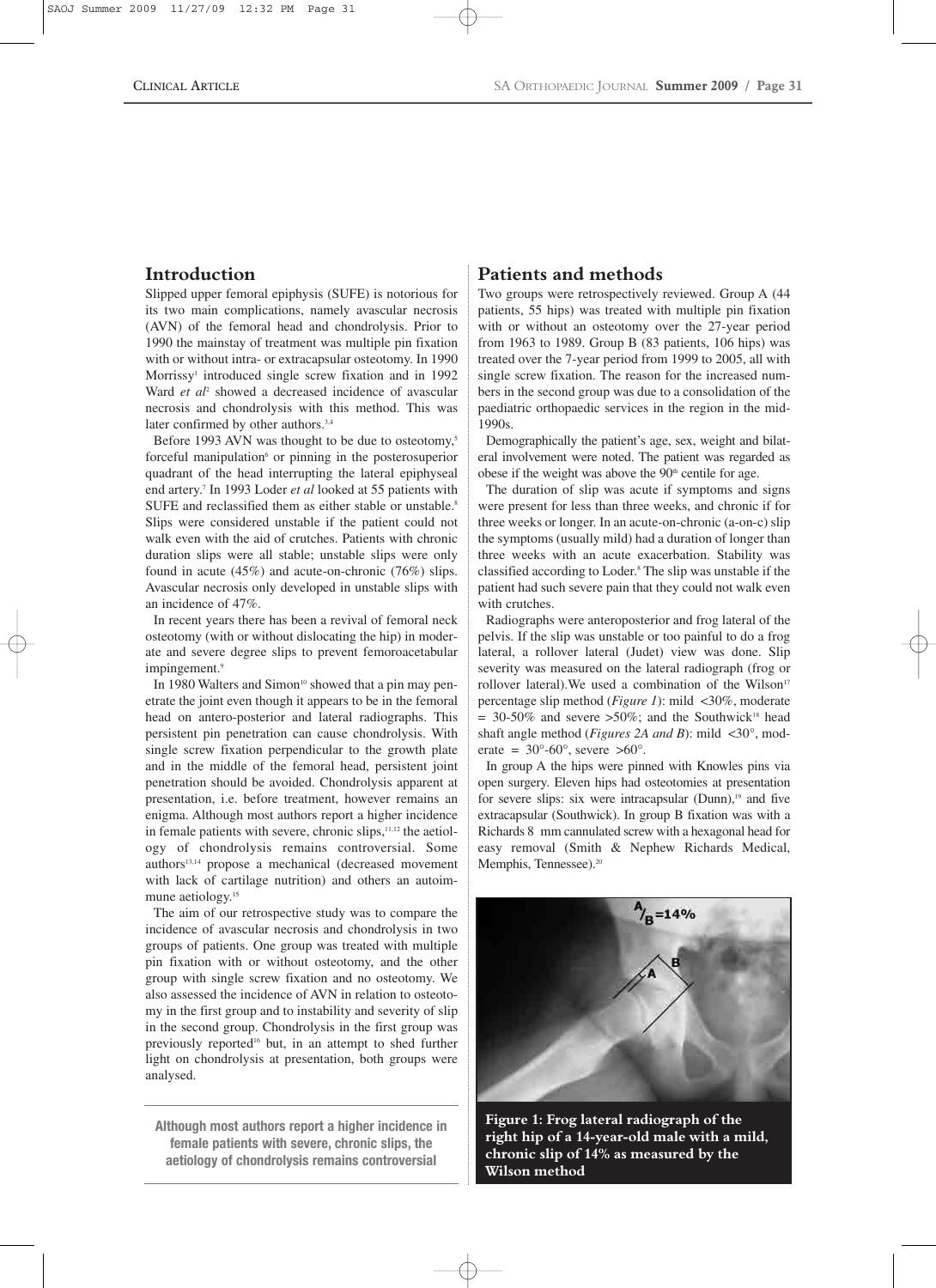

**Figure 2A: Frog lateral radiograph of the left hip of a 15-year-old male with a moderate, chronic slip of 50 degrees as measured by the head shaft angle of Southwick**



**Figure 2B: Frog lateral radiograph of the right hip of a 12-year-old female with a severe, chronic slip of 80 degrees as measured by the head shaft angle of Southwick** 

The technique is percutaneous under image control as described by Morrissy with the screw perpendicular to the growth plate in the middle of the head. Hips were regarded as 'unpinnable' if anterior physeal separation on the frog lateral view, i.e. the distance between the anterior lip of the epiphysis and the metaphysis, exceeded 3 mm<sup>21</sup> (*Figures 3 and 4*). These hips were reduced with traction in abduction and internal rotation in a Thomas splint gradually over a few days as described by Casey *et al*. 6

The patients' notes and radiographs were reviewed for features of AVN or chondrolysis. All patients were assessed for at least two years postoperatively. Chondrolysis occurs pre- or immediately postoperatively<sup>16</sup> and AVN should be evident by one year.<sup>8</sup> Chondrolysis was defined as a painful, stiff joint with joint space narrowing on radiographs of ≤3 mm, or less than half the joint space of the normal side. Pin penetration into the joint was assessed on the anterior and lateral radiograph using the Pythagorean method described by Walters and Simon.<sup>10</sup>



**Figure 3A: Twelve-year-old female with a severe, acute unstable slip of the right hip with 4 mm anterior physeal separation regarded as unpinnable**



**Figure 3B: Same patient 1 year post slow reduction and pinning with no evidence of avascular necrosis**

#### **Statistical methods**

The Chi-squared test was used to assess whether or not there was a significant difference in the incidence of chondrolysis due to pin penetration in the two groups and to assess the significance of the severity of the slip in chondrolysis at presentation. The Binomial test was used to assess the significance of the sex of the patients and the duration of the slip in chondrolysis at presentation.

## **Results**

#### **Demographics**

The demographics of the two groups is similar and is shown in *Table I*. Of the total patients 27% had bilateral involvement (60% simultaneous and 40% sequentially within 18 months).

**Hips were regarded as 'unpinnable' if anterior physeal separation on the frog lateral view exceeded 3 mm**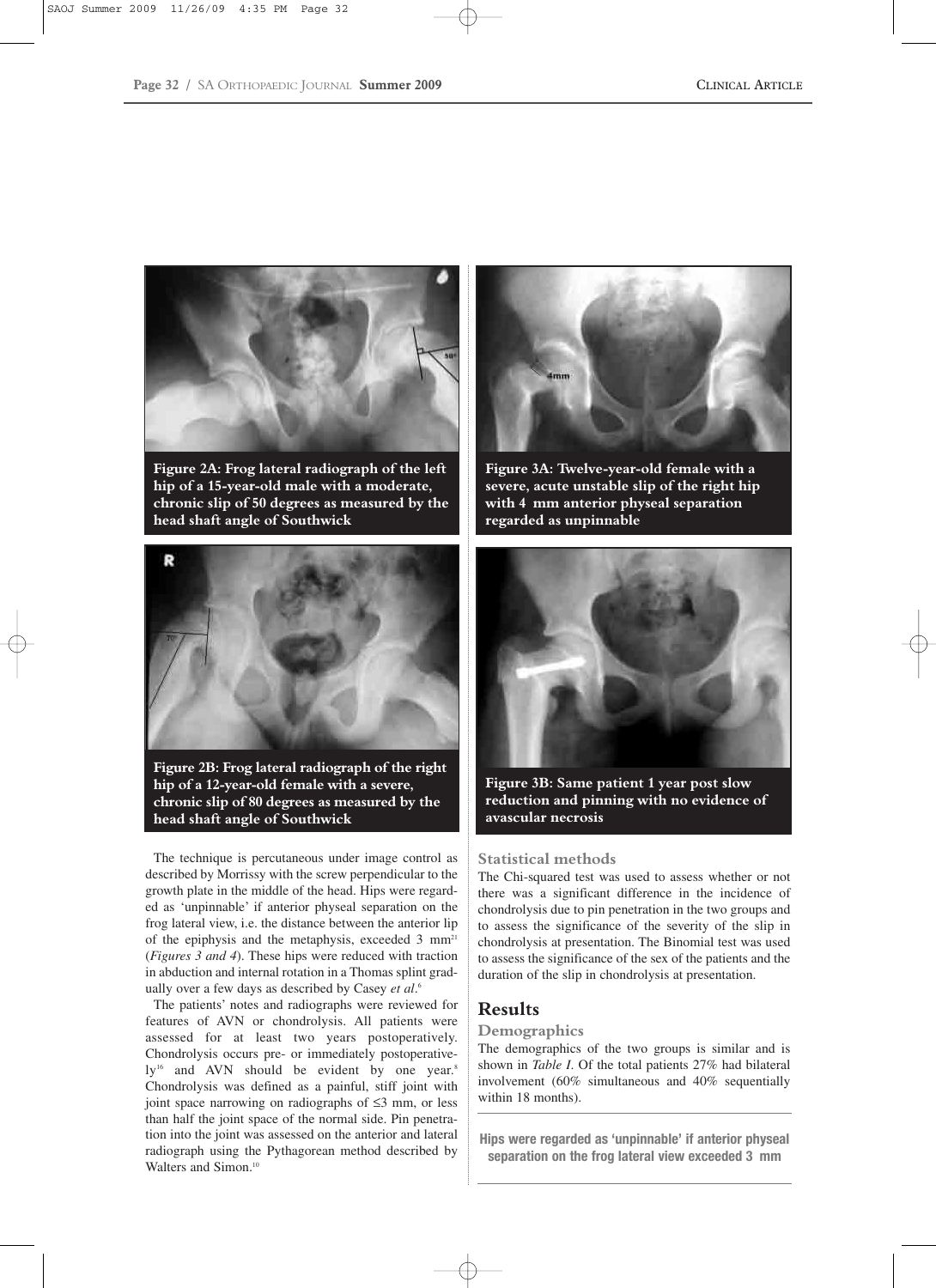

**Figure 4A: Thirteen-year-old female with a severe, acute-on-chronic unstable slip regarded as unpinnable**



**Figure 4B: Same patient 6 months post slow reduction, to original chronic position, and pinning with avascular necrosis**

## **Table I: Demographics**

The average age of 12 years in girls and 14 years in boys correlates with the literature. All patients in the study were between 9 and 16 years of age and although 52% of the patients were obese, there was no aetiology for the slip. During the period of the study only two patients had a definite aetiology for the slip. One patient, 7 years old, had renal rickets and one 20-year-old had gigantism. Both were excluded from the study. The male:female ratio of 3:2 reported in the literature was reversed in our study.

#### **Duration of slip**

Two-thirds (67%) of all hips were chronic, and one-third acute or acute-on-chronic (*Table II*).

#### **Severity of slip**

Half of all slips were mild, 36% moderate and only 13% severe (*Table III*).

#### **Avascular necrosis**

In group A eight out of 55 hips developed AVN (14.5%). Five were due to osteotomies (3/6 Dunn, 2/5 Southwick), two due to manipulation and one due to pinning in the 'kill zone' (posterosuperior quadrant of the head). In group B only two out of 106 hips (2%) developed AVN and both of these were unstable (*Table IV*).

#### **Instability and avascular necrosis**

In group A the rate of instability was unknown because the sample period was before 1993 which is when Loder coined the term. In group B 20 of the 106 (19%) were unstable. No chronic slips were unstable. Eleven out of 22 acute slips and nine out of 14 acute-on-chronic slips were unstable. These figures are similar to the rates published by Loder. There were no cases of AVN in stable slips and only two of the 20 unstable slips developed AVN (10%), compared with Loder's incidence of 47% (*Table V*).

| .                      |                        |                         |
|------------------------|------------------------|-------------------------|
| <b>Group A</b>         | <b>Group B</b>         | Total                   |
| 55 hips (44 patients)  | 106 hips (83 patients) | 161 hips (127 patients) |
| 11 (25%) bilateral     | 23 (28%) bilateral     | 34 (27%) bilateral      |
| M 23 (52%):F 21 (48%)  | M 32 (39%):F 51 (61%)  | M 55 (43%): F 72 (57%)  |
| Ave. age 13y10m (8-16) | Ave. age 13y7m (9-16)  | Ave. age 13y8m (8-16)   |
| Obese 44%              | Obese $57%$            | Obese $52%$             |

## **Table II: Duration of slip**

| Group A $n=55$   |     | Group B $n=106$  |     | <b>Total 161 hips</b> |     |
|------------------|-----|------------------|-----|-----------------------|-----|
| Acute            | 15% | Acute            | 23% | Acute                 | 20% |
| Acute-on-chronic | 11% | Acute-on-chronic | 14% | Acute-on-chronic      | 13% |
| Chronic          | 74% | Chronic          | 63% | Chronic               | 67% |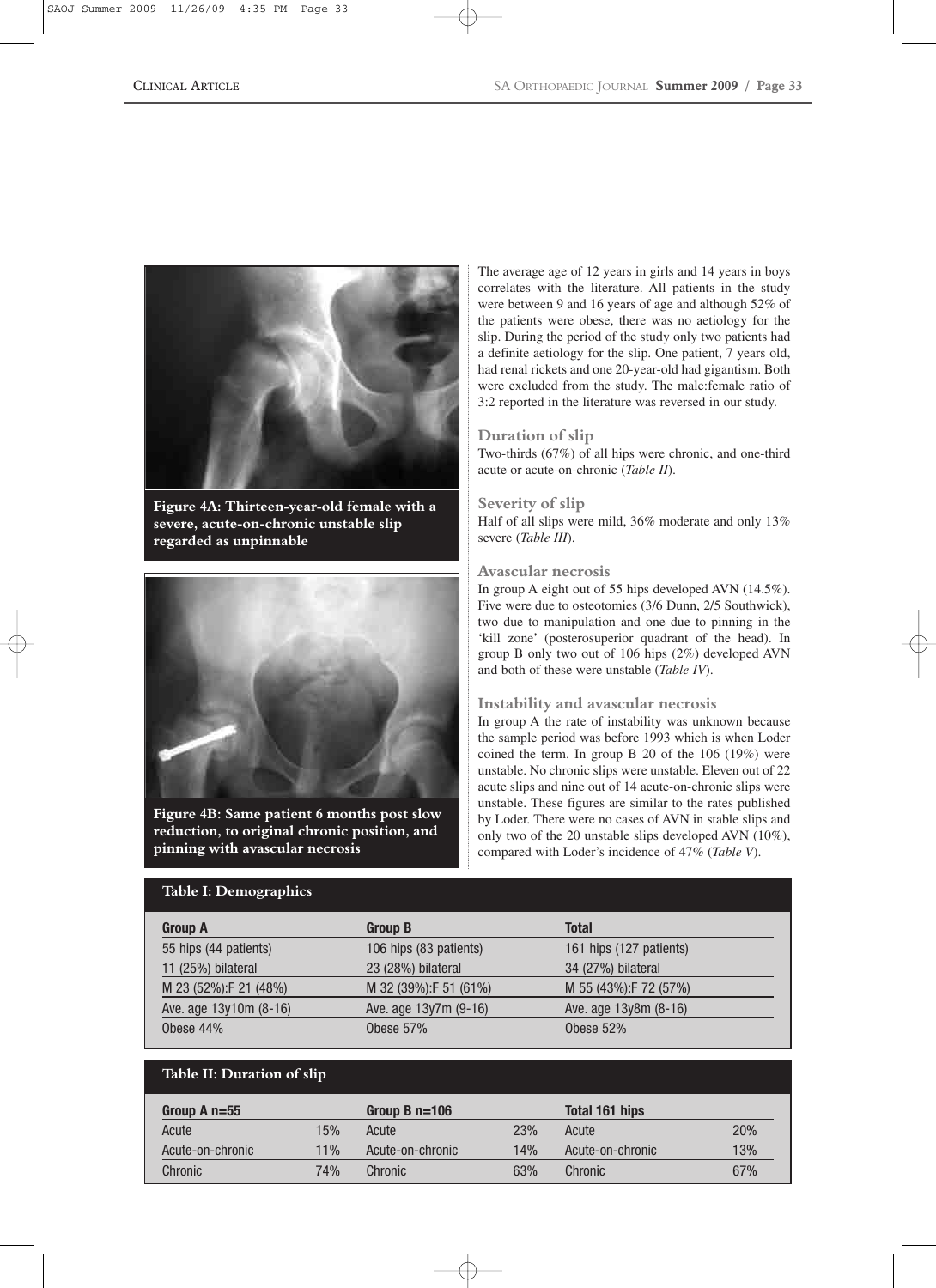## **Table III: Severity of slip**

| Group A $n=55$ |     | Group B $n=106$ |     | Total 161 hips |     |
|----------------|-----|-----------------|-----|----------------|-----|
| <b>Mild</b>    | 47% | Mild            | 53% | <b>Mild</b>    | 51% |
| Moderate       | 44% | Moderate        | 31% | Moderate       | 36% |
| Severe         | 9%  | Severe          | 16% | Severe         | 13% |

## **Table IV: AVN**

|         | Total       | <b>Osteotomy</b> | <b>Manipulation</b> | <b>Pinning in kill zone</b> |
|---------|-------------|------------------|---------------------|-----------------------------|
| Group A | 8/55(14.5%) | 5/11             |                     |                             |
| Group B | 2/106(2%)   | N/A              | N/A                 | N/A                         |

#### **Table V: Stability**

| Loder's unstable slips <sup>8</sup> | Unstable slips in group B |
|-------------------------------------|---------------------------|
| Acute 17/38 (45%)                   | Acute 11/22 (50%)         |
| A-on-c 13/17 (76%)                  | A-on-c 9/14 (64%)         |
| AVN 47%                             | AVN 10%                   |

| <b>Table VI</b> |                      |            |
|-----------------|----------------------|------------|
|                 | <b>Unstable hips</b> | <b>AVN</b> |
| <b>Total</b>    | 20                   | 2          |
| <b>Mild</b>     | 2                    |            |
| Moderate        | 8                    |            |
| Severe          | 10 (8 'unpinnable')  | 2          |

*Table VI* shows the relationship between AVN, instability and severity of slip. Avascular necrosis occurred only in severe, unstable 'unpinnable' slips (*Figure 4*).

#### **Chondrolysis**

There was a six-fold decrease in chondrolysis due to persistent pin penetration in group B (*Table VII*). This is statistically significant (p<0.05). Chondrolysis at presentation, however, remains a significant problem (*Figure 5*).

In *Table VIII* the demographics, duration and severity of slip of all the hips (161) in the two groups are compared with the eight hips with chondrolysis due to persistent pin penetration. The distribution is similar.

In *Table IX* a similar comparison shows that the 16 hips with chondrolysis at presentation occurred exclusively in females, and significantly more likely in chronic, moderate and severe slips  $(p<0.05)$ .

**Six of the eight hips (75%) with chondrolysis due to persistent pin penetration had a good or excellent outcome after removal of the penetrating pins**

The patients with chondrolysis were followed up for a minimum of 3 years. At final follow-up the hips were assessed with the Iowa hip score.<sup>22</sup> Six of the eight hips (75%) with chondrolysis due to persistent pin penetration had a good or excellent outcome after removal of the penetrating pins. Of the 16 hips with chondrolysis at presentation, only six (38%) had an acceptable outcome.

## **Discussion**

Avascular necrosis and chondrolysis are disastrous sequelae of SUFE. This comparative study shows a significant decrease in chondrolysis due to persistent pin penetration with single screw fixation compared to multiple pins (2% vs 11%). Chondrolysis at presentation, however, remains an unsolved problem.

#### **Avascular necrosis**

Although avascular necrosis was also significantly reduced (14.5% vs 2%), the two groups are not entirely comparable. In group A, osteotomy was the main cause of avascular necrosis. The term unstable hip was only coined by Loder in 1993, and is currently regarded as the main cause of AVN. The hips in group A that developed AVN could have been unstable.

This study showed a much lower rate of AVN (10%) in unstable slips than that reported by Loder  $(47%)$  in 1993.<sup>8</sup> Reports in the literature since then reveal rates of 3% to 84% AVN in unstable slips.23-26

Current controversies in the management of unstable SUFE<sup>27</sup> relating specifically to the development of AVN, impingement and osteoarthritis are:

- whether or not to manipulate the slip
- the timing of the manipulation
- whether or not to do an immediate neck osteotomy with dislocation of the hip.

**Manipulation and timing of manipulation** Traditionally manipulation, especially forced manipulation, was thought to be unsafe with a higher rate of AVN.17,28,29 Two of the hips in group A developed AVN as a result of overzealous manipulation.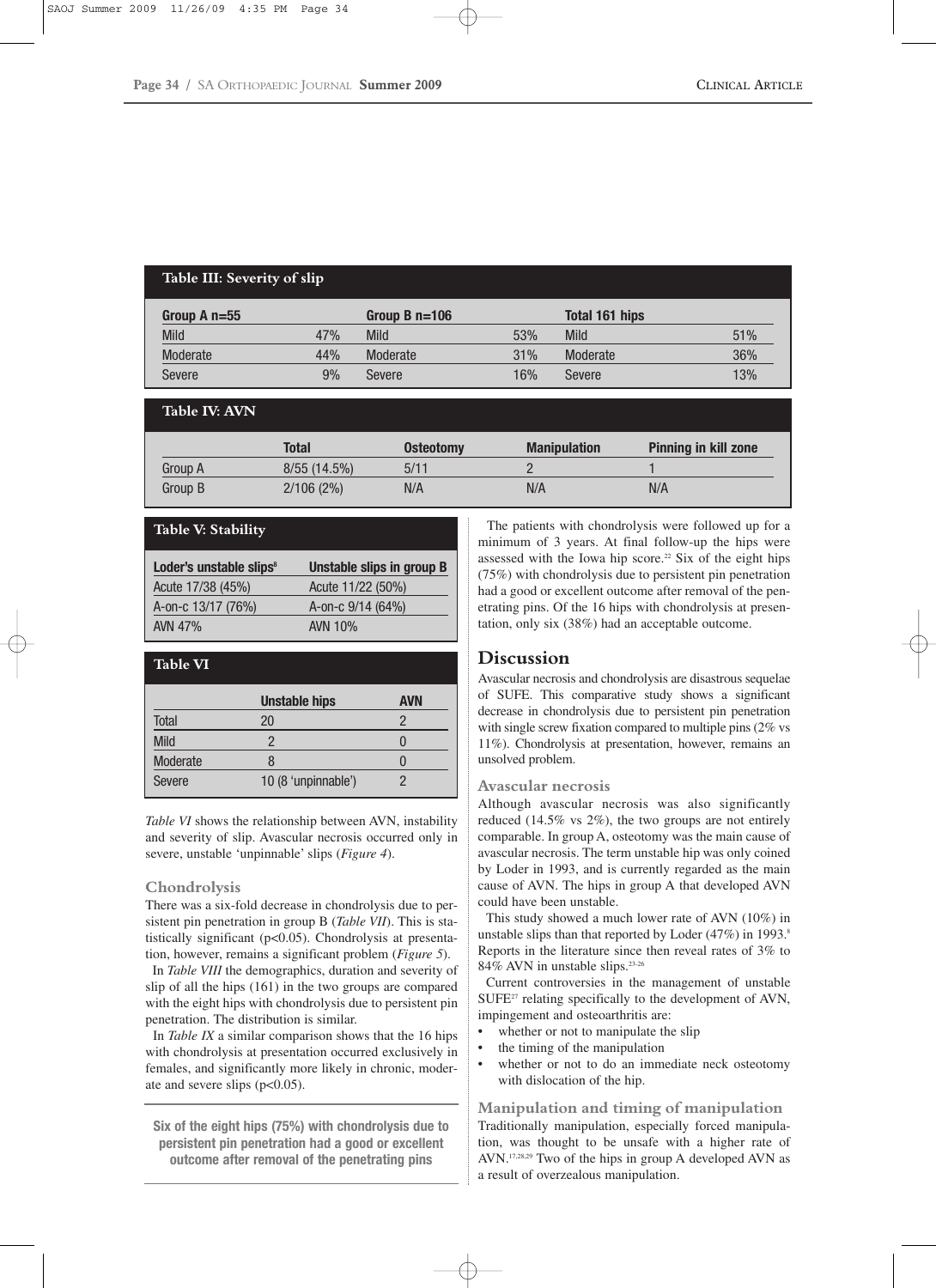## **Table VII: Chondrolysis**

|                                | <b>Group A</b> | <b>Group B</b> | <b>Total chondrolysis</b> |
|--------------------------------|----------------|----------------|---------------------------|
| Chondrolysis – pin penetration | $6/55(11\%)$   | 2/106(2%)      | 8/161(5%)                 |
| Chondrolysis – at presentation | 8/55(15%)      | 8/106(8%)      | 16/161 (10%)              |



**Figure 5: Anteroposterior radiograph of a 12-year-old female with a chronic severe slip of the left hip with chondrolysis at presentation**

## **Table VIII: Chondrolysis due to persistent pin penetration vs total hips**

| Chondrolysis-<br>persistent pin<br>penetration |            | <b>Total hips</b><br>in study<br>$(n=161)$ |
|------------------------------------------------|------------|--------------------------------------------|
|                                                | $(n=8)$    |                                            |
| Male:Female ratio                              | M 3:F 5    | $M$ 55 (43%):                              |
|                                                |            | F 72 (57%)                                 |
| Average age                                    | 14y (9-16) | $13y8m (8-16)$                             |
| <b>Obesity</b>                                 | 60%        | 52%                                        |
| Acute                                          | 25%        | <b>20%</b>                                 |
| Acute-on-chronic                               | 25%        | 13%                                        |
| Chronic                                        | 50%        | 67%                                        |
| Mild                                           | 50%        | 51%                                        |
| Moderate                                       | 50%        | 36%                                        |
| Severe                                         | 0%         | 13%                                        |

Clarke and co-workers 2001<sup>30</sup> and 2004<sup>31</sup> showed no AVN with 'gentle repositioning' of moderate and severe unstable slips within 24 hours, and a 2005 survey of the POSNA members showed that 88% felt that unstable slips should be treated within eight hours.<sup>32</sup> This approach has been supported with angiographic studies by Maeda which showed that the blood supply can actually be restored with careful manipulation of acute or acute-on-chronic SUFE.<sup>33</sup> He believes that the superior retinacular branches of the medial femoral circumflex artery are damaged at the time of the slip or by manipulation that over-corrects the slip. Any manipulation therefore must not try to correct the slip to more than that which has occurred as the acute component.

Other authors however, have shown a decreased rate of AVN with slow reduction in traction.<sup>6,8,34</sup> We have followed this approach in 'unpinnable' hips. The 2% incidence of AVN for all the hips (10% of unstable hips) in group B compares favourably with the literature. Although it seems logical that early gentle repositioning of the femoral head to relieve pressure on the superior retinacular vessels should be the treatment of choice for unstable slips, the literature is controversial and our low incidence of AVN makes us loath to change our treatment approach. It should also be noted that serendipitous reduction, which was not assessed in this study, during placement of the patient on the traction table might not result in AVN.<sup>35</sup>

## **Neck osteotomy**

In group A, three of the six hips that had a Dunn osteotomy of the femoral neck developed AVN. Dunn had a 4% incidence of AVN in chronic slips if the growth plate was open, but if the growth plate was closed a 42% incidence. In acute-on-chronic slips, 38% developed AVN.<sup>19,36</sup> Subsequently our unit stopped doing osteotomies and pinned all hips (except 'unpinnable' hips) *in situ*.

O'Brien and Fahey<sup>37</sup> felt that residual femoral neck deformity remodelled and Carney and Weinstein<sup>29</sup> showed a worse long-term outcome in hips after osteotomy compared to hips pinned *in situ*. Long-term studies from Sweden also showed minimal osteoarthritis of mild and moderate<sup>38</sup> slips pinned *in situ* and even in untreated slips.<sup>39</sup>

Siegel *et al<sup>40</sup>* showed with CT studies that the increased range of movement that occurred after the acute phase was due to decreased synovitis and not bony remodelling. Recently there has been a revival of femoral neck osteotomy. This has been driven by the Bernese school of Ganz.<sup>9</sup> By dislocating the hip and protecting the branches of the medial femoral circumflex artery, the femoral epiphysis can be reduced under vision and anterior interfering callus removed. They had no AVN and by accurate repositioning of the femoral head, they believe cam impingement (blocking full flexion and internal rotation) and osteoarthritis will be prevented.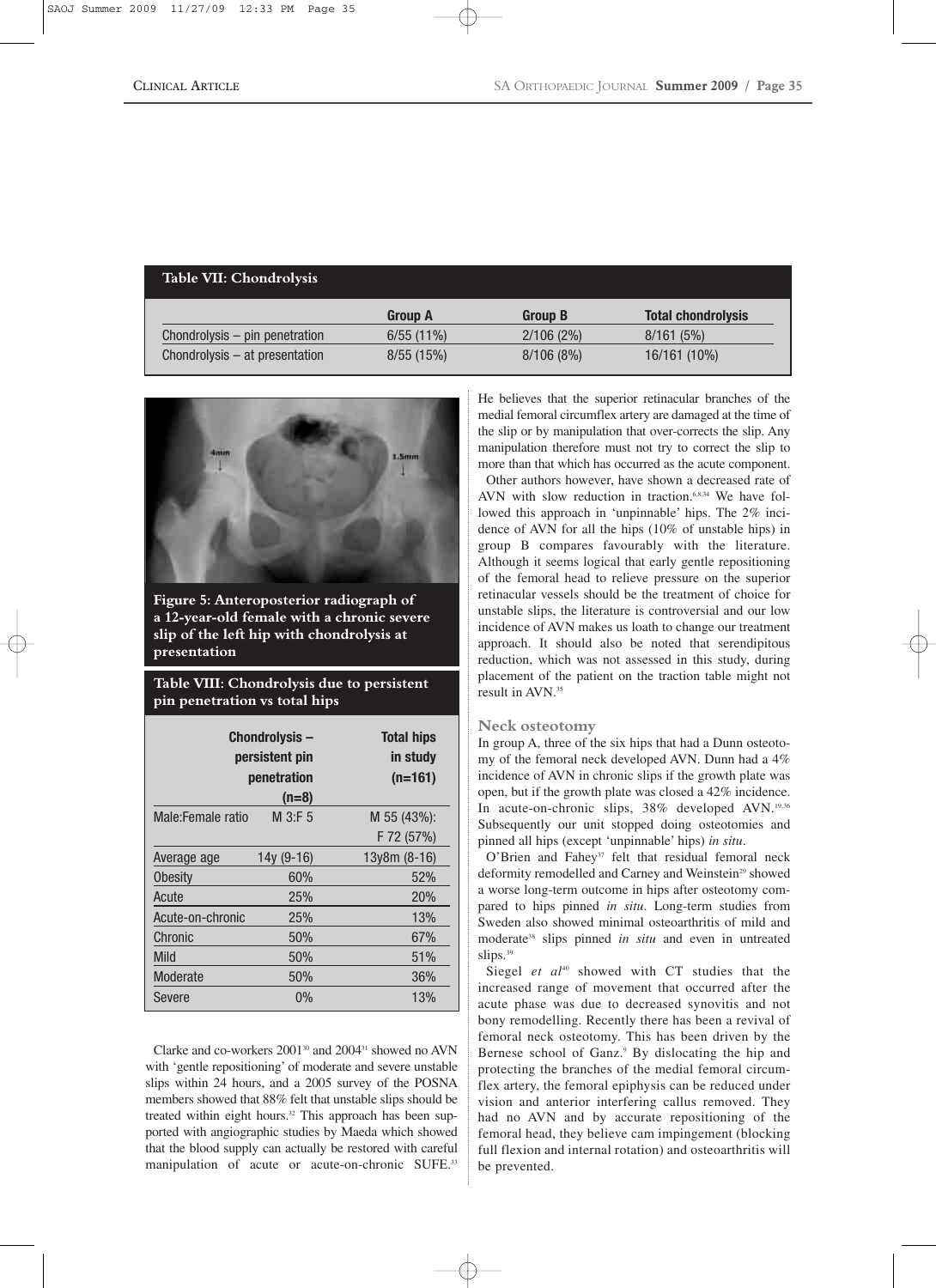We however, agree with Kay<sup>35</sup> that the ratio of deformity correction vs the risk of AVN with dislocation of the hip is not warranted. Our approach, compared to the current international trend (*Table X*), is to pin *in situ* (unless 'unpinnable'). If symptoms persist after one year an intertrochanteric osteotomy (Southwick<sup>18</sup> or Imhäuser<sup>41</sup>) can be performed.

## **Chondrolysis**

Chondrolysis due to persistent pin penetration has almost been eradicated by the technique described by Morrissy using a single screw perpendicular to the growth plate and in the centre of the femoral head. The 'approach withdraw' sign, removing traction from the leg and flexing, abducting and externally rotating the hip under image should also confirm no penetration.<sup>42</sup> Even if joint penetration with chondrolysis does occur, there is a 75% chance of recovery if the screw is removed.

#### **Chondrolysis at presentation**

Chondrolysis at penetration, however, remains a significant problem. The aetiology remains controversial. Mankin *et al*<sup>15</sup> proposed an autoimmune theory. They postulated that transient pin penetration caused an autoimmune response. Our initial study of chondrolysis in 1993 however, showed radiographs (before image intensifiers) with transient pin penetration of the guidewire without subsequent chondrolysis. Also, only pins penetrating in the anterosuperior weight-bearing quadrant of the femoral head and not pins penetrating in the posteroinferior quadrant developed chondrolysis.16

**Idiopathic chondrolysis, which was first described from our unit by Jones in 1971, also occurred in adolescents and almost exclusively in females**

## **Table IX: Chondrolysis at presentation vs total hips**

| <b>Chondrolysis</b><br>at presentation |              |             | <b>Total hips</b><br>in study |
|----------------------------------------|--------------|-------------|-------------------------------|
|                                        | $(n=16)$     | $(n=161)$   |                               |
| $M$ 0:F 16<br>Male:Female ratio        |              | M 55 (43%): |                               |
|                                        | (p<0.05)     |             | F 72 (57%)                    |
| Average age                            | $13y(11-15)$ |             | $13y8m (8-16)$                |
| <b>Obesity</b>                         | 56%          |             | 52%                           |
| Acute                                  | 6%           |             | <b>20%</b>                    |
| Acute-on-chronic                       | 19%          | P < 0.05    | 13%                           |
| Chronic                                | 75%          |             | 67%                           |
| Mild                                   | $0\%$        |             | 51%                           |
| Moderate                               | 50%          |             | 36%                           |
| Severe                                 | 50%          | P < 0.05    | 13%                           |

## **Table X: Authors' approach vs current international trend**

|                              | Authors'<br>approach | <b>Current</b><br>international trend |  |
|------------------------------|----------------------|---------------------------------------|--|
| <b>Mild or Moderate slip</b> |                      |                                       |  |
| Stable                       | Pin <i>in situ</i>   | Pin <i>in situ</i>                    |  |
| Unstable                     | Pin <i>in situ</i>   | Reposition, pin in situ               |  |
| <b>Severe slip</b>           |                      |                                       |  |
| <b>Stable</b>                | Pin <i>in situ</i>   | Neck osteotomy                        |  |
| Unstable/                    | Slow reduction,      | Reposition, $\pm$                     |  |
| unpinnable                   | pin <i>in situ</i>   | osteotomy                             |  |

Our findings support the mechanical theory suggested by Waldenström<sup>14</sup> and Cruess.<sup>13</sup> The significant incidence of chondrolysis at presentation in chronic and moderate/severe slips could be due the decreased range of movement with resultant reduction of synovial fluid production compromising cartilage nutrition.

The exclusive female incidence suggests a genetic predisposition. No male with a chronic, moderate/severe slip presented with chondrolysis. It is interesting to note that idiopathic chondrolysis, which was first described from our unit by Jones in 1971, also occurred in adolescents and almost exclusively in females.<sup>43</sup> Previous studies<sup>11,12</sup> have also found a higher incidence in females, acute-onchronic and chronic, and moderate and severe slips.

The Bernese school believes that the uncovered anterior femoral neck articulating with the acetabulum is the cause of chondrolysis and another reason to accurately reduce the femoral head.<sup>9</sup> However, this does not explain why chondrolysis does not occur in chronic, severe/moderate slips in male patients.

In our initial study we described a good outcome in twothirds of hips.16 However, we had combined the results of chondrolysis due to pin penetration with the results of chondrolysis at presentation. The results of chondrolysis at presentation are poor in two-thirds of cases, which is disappointingly similar to that of idiopathic chondrolysis.<sup>43,44</sup>

*This study has University of Cape Town Research Ethics Committee approval REC REF 086/2007.*

*This article is the sole work of the authors.*

*No benefits of any form are to be received from a commercial party related directly or indirectly to the subject of this article.*

#### **References**

- 1. Morrissy RT. Slipped capital femoral epiphysis. Technique of percutaneous *in situ* fixation. *J Pediatr Orthop* 1990;**10**:347-350.
- 2. Ward WT, Stefko J, Wood KB, Stanitski CL. Fixation with a single screw for slipped capital epiphysis*. J Bone Joint Surg (Am)* 1992;**74**:799-809.